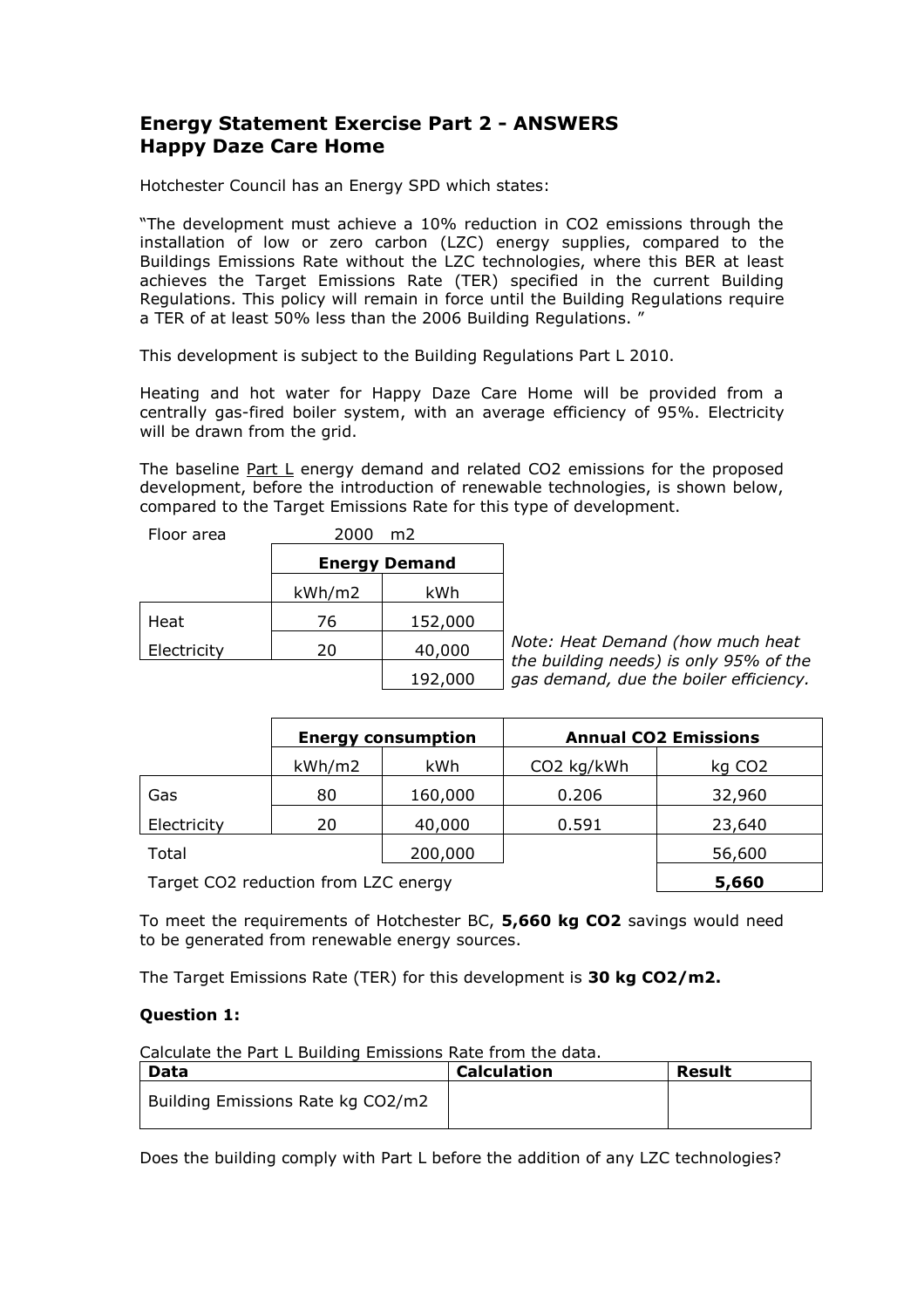## **Question 2:**

The CO2 Emissions conversion factors used shown below.

| <b>Fuel</b>             | kgCO2/kWh |
|-------------------------|-----------|
| Mains Gas               | 0.206     |
| Wood Pellets            | 0.037     |
| <b>Grid Electricity</b> | 0.591     |

## **Calculate the CO2 emissions reduction from the following technologies**

| Rating                  |         | 11 kW                               |  |  |
|-------------------------|---------|-------------------------------------|--|--|
| Capital Cost            | £50,000 |                                     |  |  |
| <b>Annual Output</b>    | 25,000  | kWh                                 |  |  |
|                         |         |                                     |  |  |
| Annual CO2 Savings      | 14,775  | $kg CO2 = 25,000 \times 0.591$      |  |  |
| % of Building Emissions | 26%     | $= 14,775 / 56,600$                 |  |  |
|                         |         |                                     |  |  |
|                         |         | kWh output per kW Capacity (rating) |  |  |
| Output Factor           | 2,273   | $= 25,000 / 11$                     |  |  |
|                         |         | £ per kg CO2 saved                  |  |  |
| Capital Cost Factor     | £3.38   | $=$ £50,000 / 14,775                |  |  |

### **A: 11kW<sup>e</sup> Wind Turbine**

## **B: 5kW<sup>e</sup> PV system**

| Rating                  | 5.      | kWp                                 |  |  |
|-------------------------|---------|-------------------------------------|--|--|
| Area                    | 40      | m <sub>2</sub>                      |  |  |
| Capital Cost            | £20,000 |                                     |  |  |
| <b>Annual Output</b>    | 4,000   | kWh                                 |  |  |
|                         |         |                                     |  |  |
| Annual CO2 Savings      | 2,364   | $kg CO2 = 4,000 \times 0.591$       |  |  |
| % of Building Emissions | 4%      | $= 2,364/ 56,600$                   |  |  |
|                         |         |                                     |  |  |
|                         |         | kWh output per kW Capacity (rating) |  |  |
| Output Factor           | 800     | $= 4,000 / 5$                       |  |  |
|                         |         | £ per kg CO2 saved                  |  |  |
| Cost Factor             | £8.46   | $=$ £20,000 / 2,364                 |  |  |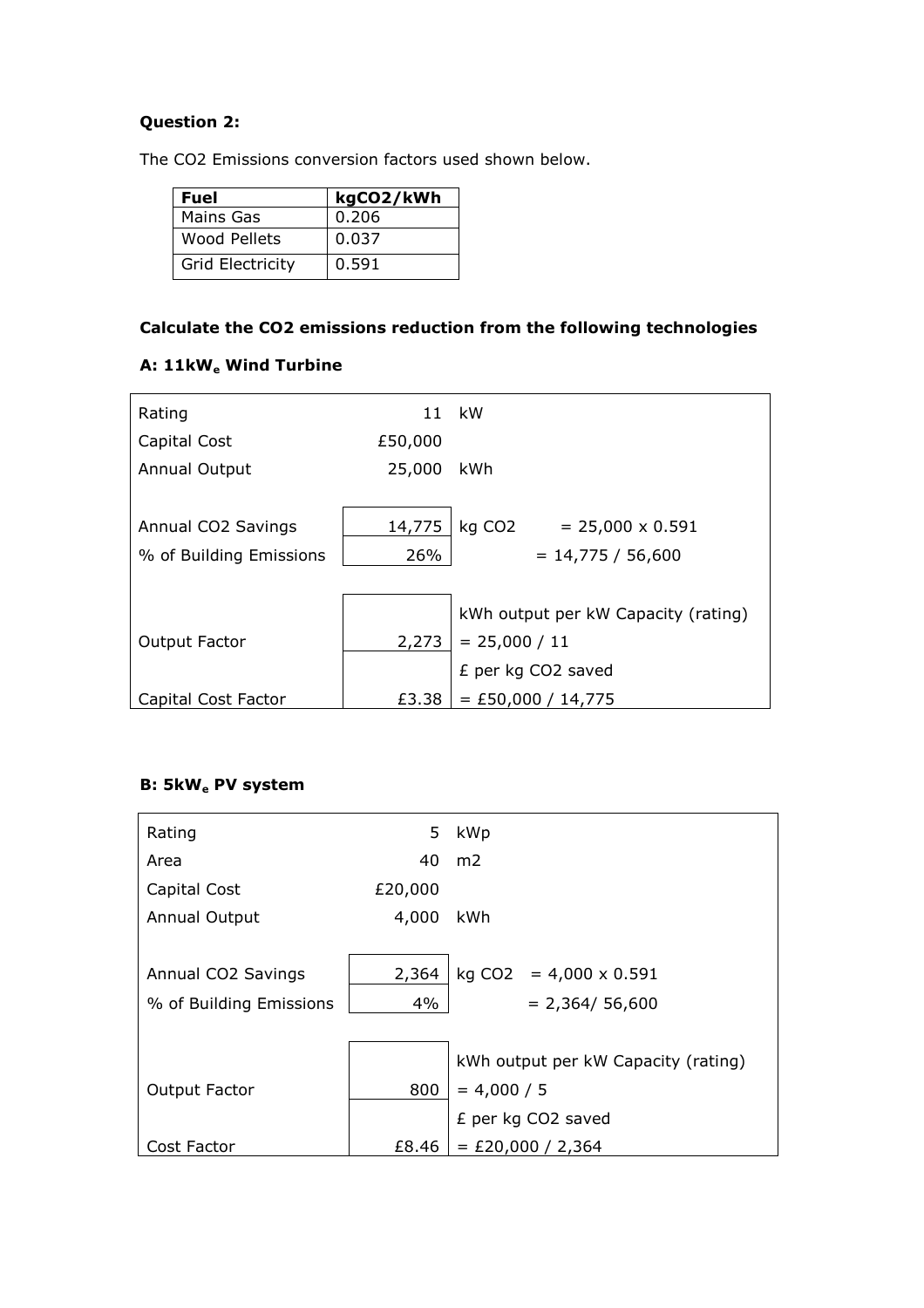# **C: 30 kWth Solar Hot Water System**

| Rating                | 30      | kWth                                                                                                                                 |
|-----------------------|---------|--------------------------------------------------------------------------------------------------------------------------------------|
| Area                  | 30      | m <sub>2</sub>                                                                                                                       |
| Capital Cost          | £30,000 |                                                                                                                                      |
| Annual Output         | 15,000  | kWh                                                                                                                                  |
| Gas Boiler efficiency | 95%     |                                                                                                                                      |
|                       |         |                                                                                                                                      |
|                       |         | = Heat provided / Boiler Efficiency                                                                                                  |
| Annual Gas savings    | 15,789  | kWh<br>$= 15,000 / 0.95$                                                                                                             |
|                       |         | kg                                                                                                                                   |
| Annual CO2 Savings    | 3,253   | CO <sub>2</sub><br>$= 15,789 \times .206$                                                                                            |
| % Building Emissions  | 6%      | $= 3,253 / 56,600$                                                                                                                   |
|                       |         | Solar should not provide more than 50%<br>of hot water demand i.e. 25% of heating<br>demand if hot water is 50% of total<br>heating. |
| % of Heating demand   | 10%     | $= 15,000 / 152,000$                                                                                                                 |
|                       |         | £ per kg CO2 saved                                                                                                                   |
| Capital Cost Factor   | £9.22   | $=$ £30,000 / 3,253                                                                                                                  |

# **D: Air Source Heat Pump** designed to supply all the heat for the building

| <b>Heat Output</b>                        | 152,000 | kWh                |                         |
|-------------------------------------------|---------|--------------------|-------------------------|
| Coefficient of Performance                | 2.4     |                    |                         |
|                                           |         |                    |                         |
| <b>Electricity Consumption</b>            | 63333   | kWh                | $=$ Heat Output/ COP    |
| Gas Saved                                 | 160,000 | kWh                |                         |
|                                           |         |                    |                         |
| CO2 Emissions of Electricity<br>used      | 37,430  | kg CO <sub>2</sub> | $= 63,333 \times .591$  |
| CO <sub>2</sub> Emissions of Gas<br>Saved | 32,960  | kg CO <sub>2</sub> | $= 160,000 \times .206$ |
|                                           |         |                    |                         |
| Annual CO2 Savings                        | $-4470$ | kg CO <sub>2</sub> | $=$ 32,960 - 37,430     |
| % of Building Emissions                   | $-8%$   |                    |                         |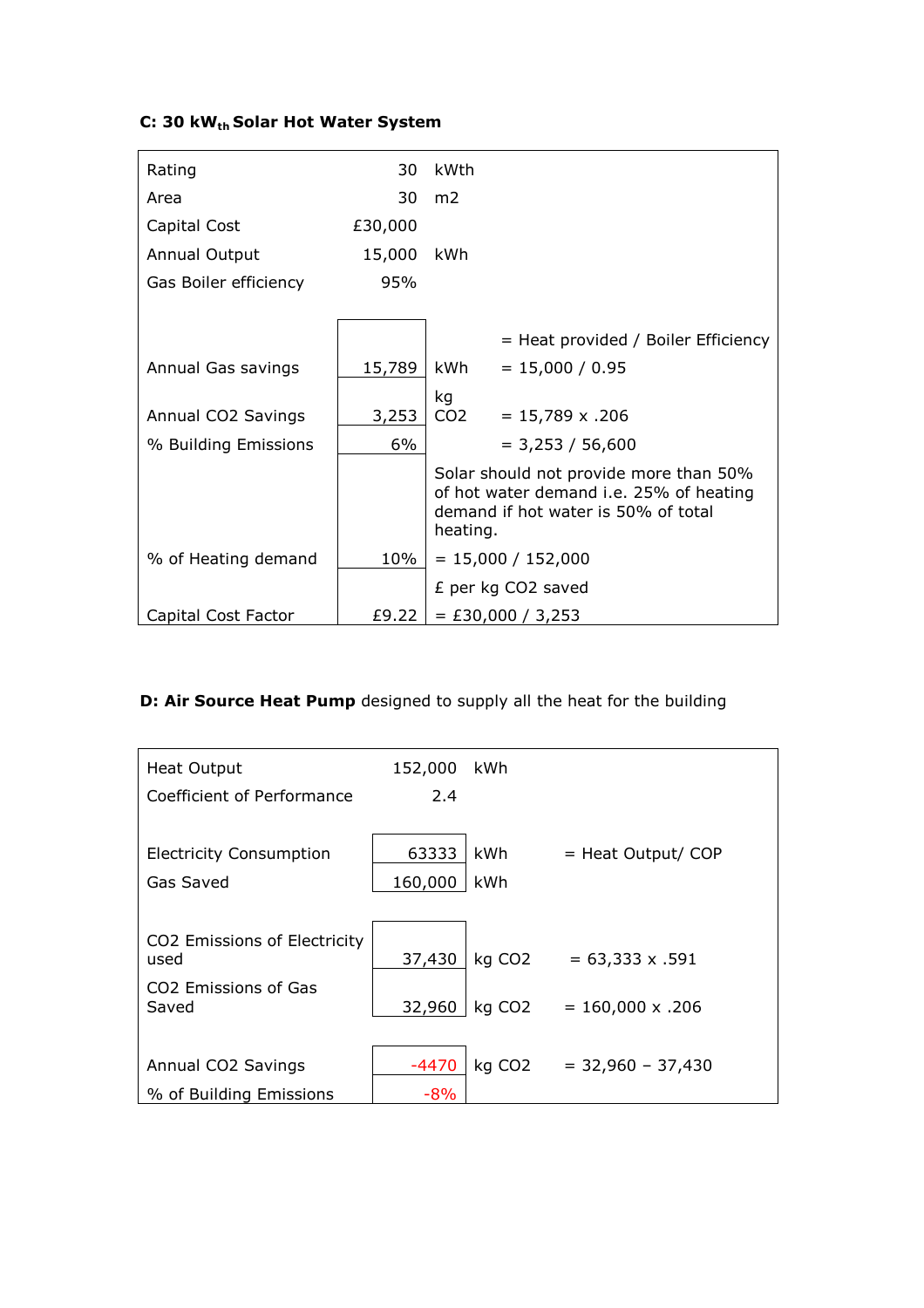**E: Biomass Boiler** designed to supply two-thirds of the heat demand.

| <b>Boiler Rating</b>                 | 50      | kW     |                             |
|--------------------------------------|---------|--------|-----------------------------|
| Heat output                          | 100,000 | kWh    |                             |
| % of heat demand supplied            | 66%     |        |                             |
| Biomass Boiler efficiency            | 90%     |        |                             |
| Gas Boiler efficiency                | 95%     |        |                             |
| Capital Cost over gas boiler £15,000 |         |        |                             |
|                                      |         |        |                             |
| Annual biomass energy                | 111,111 | kWh    | = Heat / Biomass Efficiency |
| Annual gas energy<br>replaced        | 105,263 | kWh    | $=$ Heat / Gas Efficiency   |
|                                      |         |        | $= 111,111 \times .037$     |
| Annual CO2 emissions<br>biomass      | 4,111   | kg CO2 | (Wood pellet CO2 factor)    |
| Annual CO2 emissions of              |         |        | $= 105, 263 \times .206$    |
| gas saved                            | 21,684  | kg CO2 | (Gas CO2 factor)            |
|                                      |         |        |                             |
| Annual CO2 Savings                   | 17,573  |        | $kg CO2 = 21,684 - 4,111$   |
| % of Building Emissions              | 31%     |        | $= 17,573 / 56,600$         |
|                                      |         |        | £ per kg CO2 saved          |
| Cost Factor                          | £0.85   |        | $= 15,000 / 17,573$         |

## **Question 3**

What would be the main issues with each technology for this development?